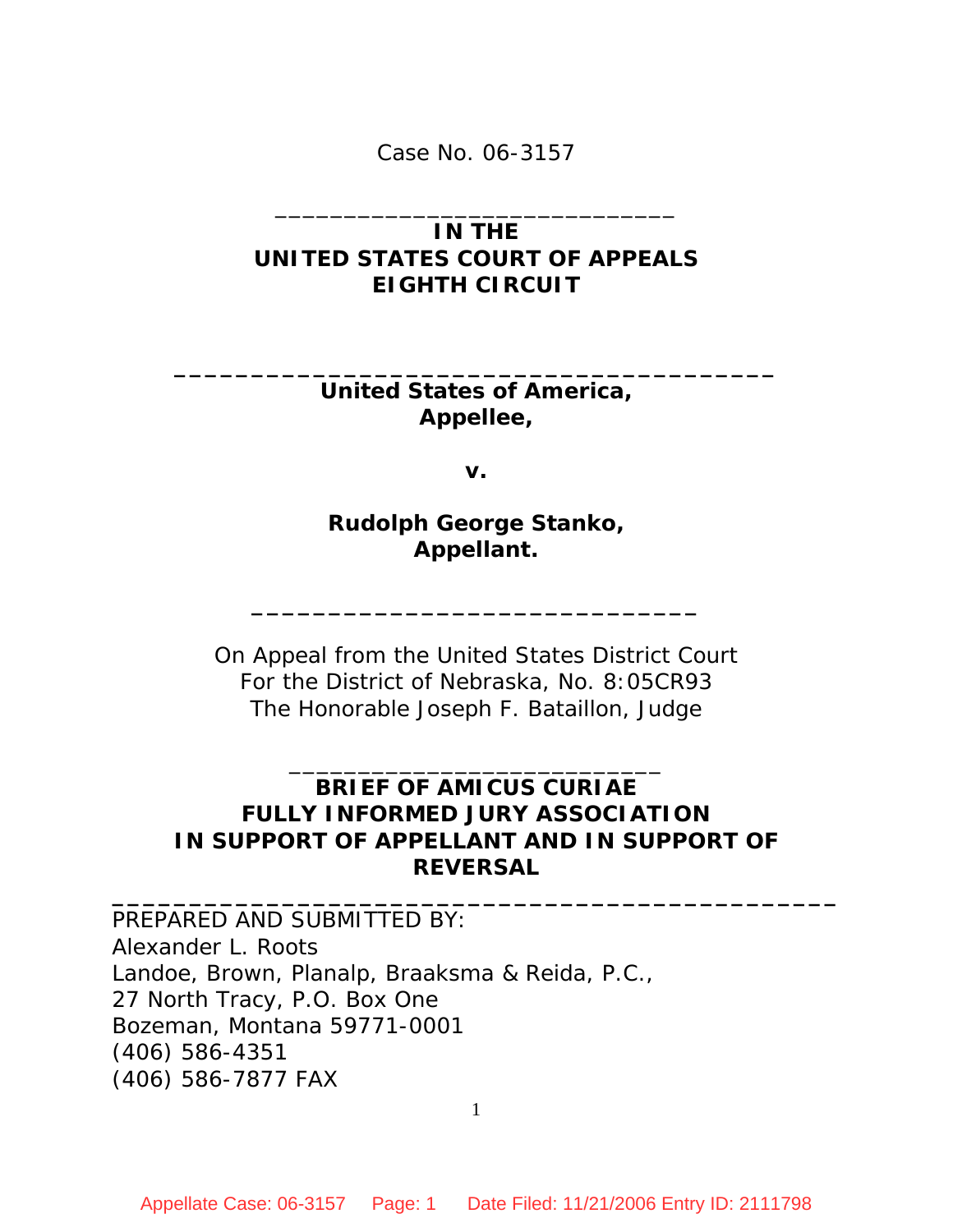# **TABLE OF CONTENTS**

| CONCLUSION |  |
|------------|--|
|            |  |
|            |  |
|            |  |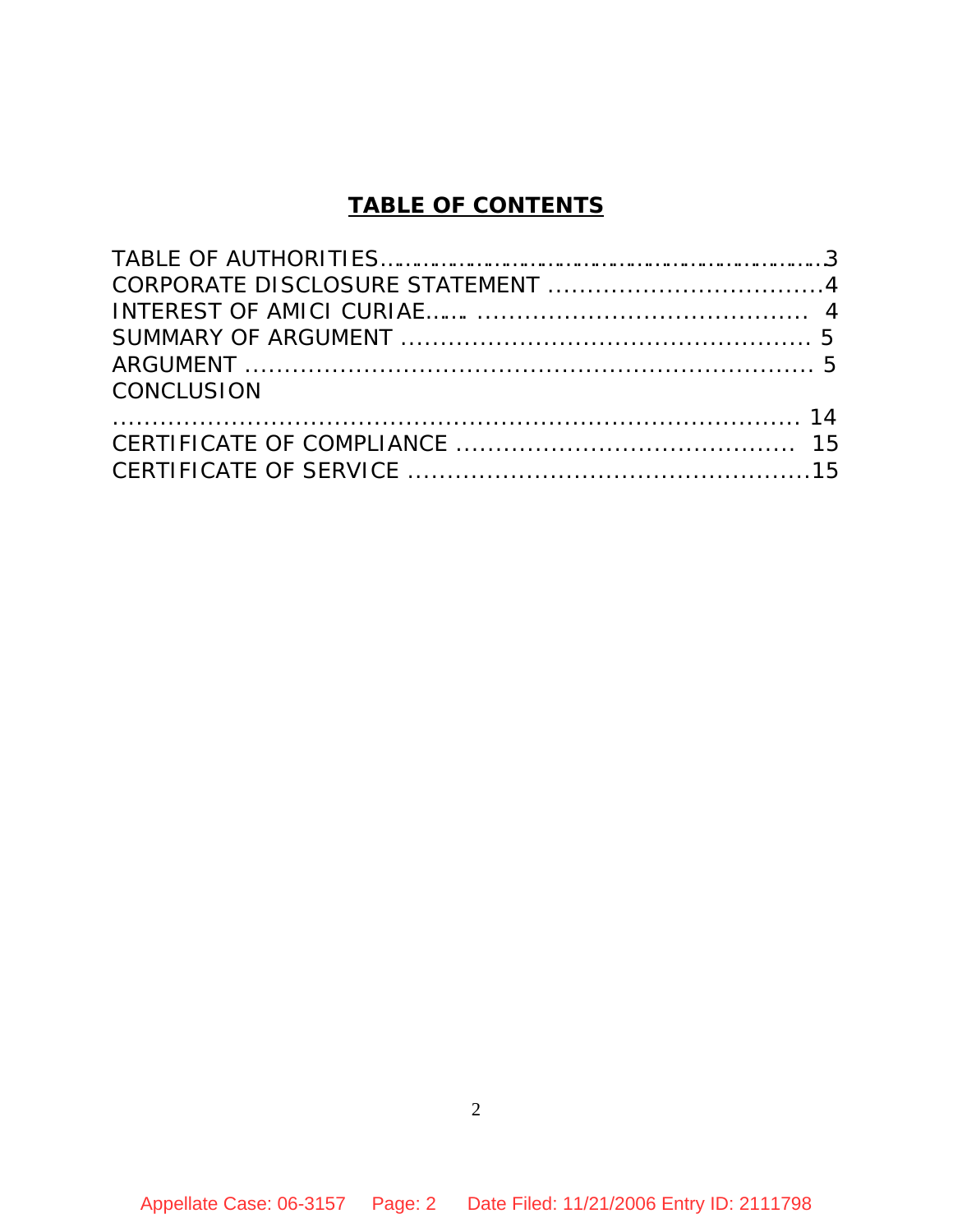# **TABLE OF AUTHORITIES**

## **Cases**

| United States v. Gaudin, 515 U.S. 506 (1995)11                         |
|------------------------------------------------------------------------|
| United States v. Hiscott, 586 F.2d 1271 (8 <sup>th</sup> Cir. 1978)11  |
| United States v. Laroche, 723 F.2d 1541 (11 <sup>th</sup> Cir. 1984)13 |
| United States v. Mayo, 705 F.2d 62 (2d Cir. 1983)                      |
| United States v. Washington, 17 F.3d 230 $(8^{th}$ Cir. 1993)12        |
| United States v. Williams, 979 F.2d 186 (11 <sup>th</sup> Cir. 1992)13 |
| <b>Statutes</b>                                                        |
|                                                                        |

# **Secondary Authorities**

| 4 W. Blackstone, Commentaries on the Laws of England 343 |  |
|----------------------------------------------------------|--|
|                                                          |  |
| David T. Hardy, "The Firearm Owners' Protection Act:     |  |
| A Historical and Legal Perspective,"                     |  |
|                                                          |  |
| Wright, C., Federal Practice & Procedure,                |  |
|                                                          |  |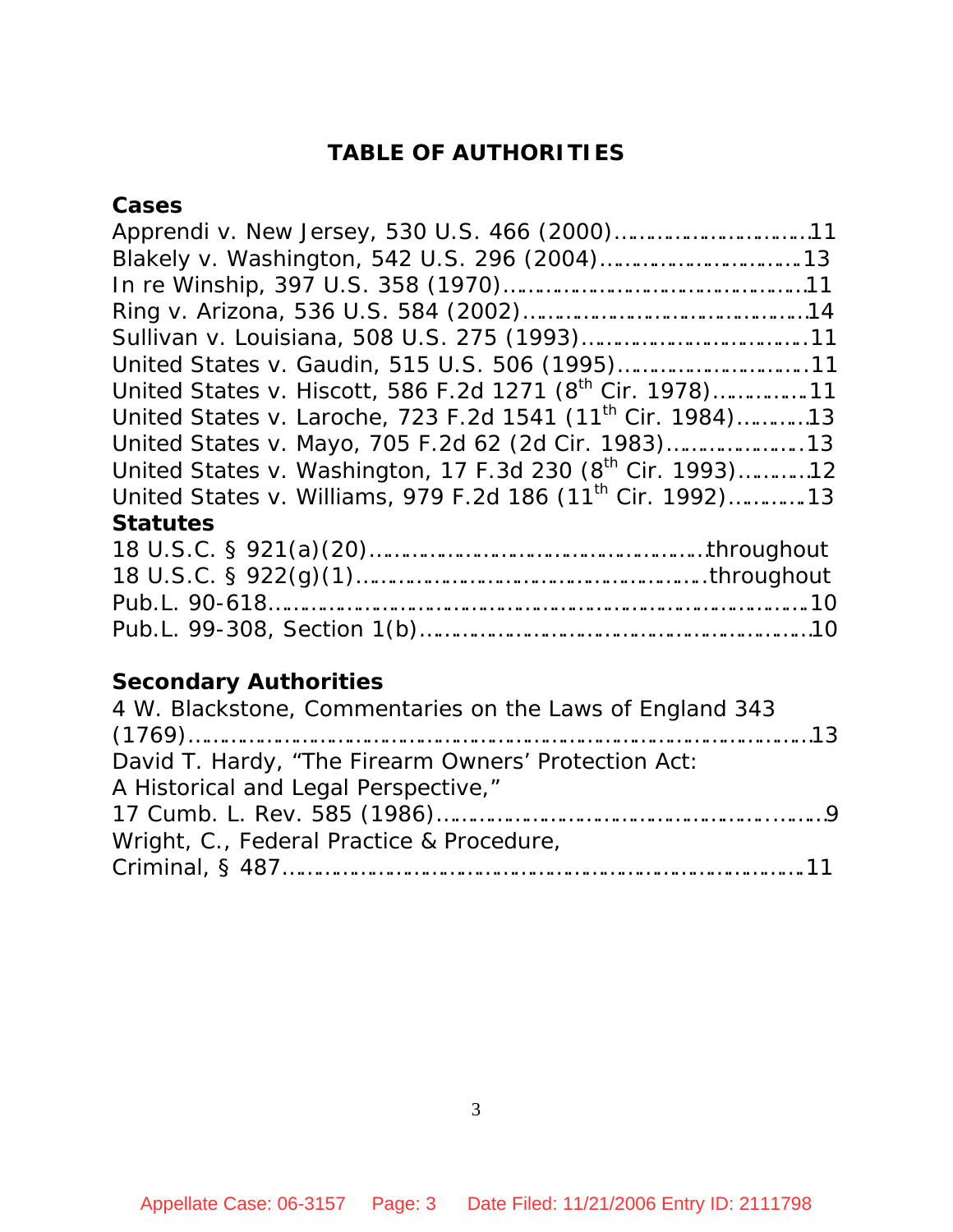### **CORPORATE DISCLOSURE STATEMENT**

In compliance with Federal Rule of Appellate Procedure 26.1 and Eighth Circuit Rule 26.1A**,** the *amicus* is not a corporation that issues stock, nor does it have a parent corporation that issues stock.

### **INTEREST OF** *AMICI CURIAE*

The Fully Informed Jury Association (FIJA) is a nationwide, non-profit, nonpartisan education and research public policy institute incorporated in Montana since 1991. The FIJA mission is to educate Americans regarding the role of the jury in our justice system and the preservation of the full function of the jury as the final arbiter in our courts of law. FIJA generates revenue through seminar fees and the sale of FIJA publications and materials. FIJA is a tax-exempt educational foundation under Section 501 (c) 3 of the Internal Revenue Code.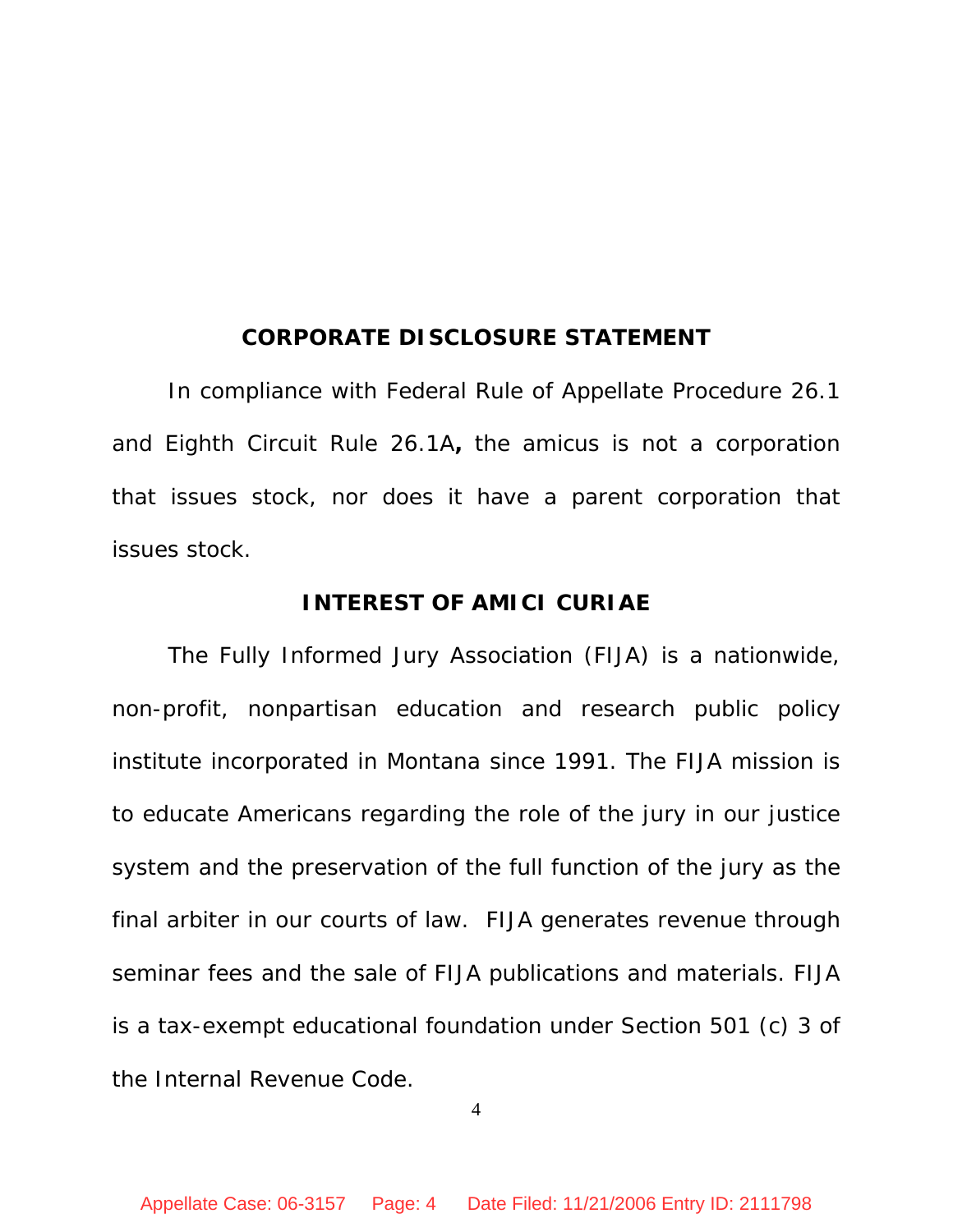The *amicus curiae* Fully Informed Jury Association submits this brief in support of the Brief of the Appellant, which it adopts and incorporates by reference.

#### **SUMMARY OF THE ARGUMENT**

 This brief addresses the interests of both juries and criminal defendants. Accordingly, two points are highlighted: (1) The Appellant, Rudolph George Stanko ("Stanko") was denied his right to a lawful trial by a jury that was fully informed of the definitions of the laws Stanko allegedly violated, and (2), the jury that convicted Stanko was denied its right to fully consider the guilt of Stanko regarding each element of the offenses alleged.

#### **ARGUMENT**

## 1. "TRIAL BY JURY" REQUIRES JURY REVIEW OF ALL ELEMENTS OF A CRIME—INCLUDING THE DEFINITIONS OF STATUTORY **OFFENSES**

 The Appellant, Rudolph George Stanko, was charged with possessing firearms and ammunition after being convicted of a "crime punishable by imprisonment for a term exceeding one year" under 18 U.S.C. §922(g)(1). Stanko alleged in pretrial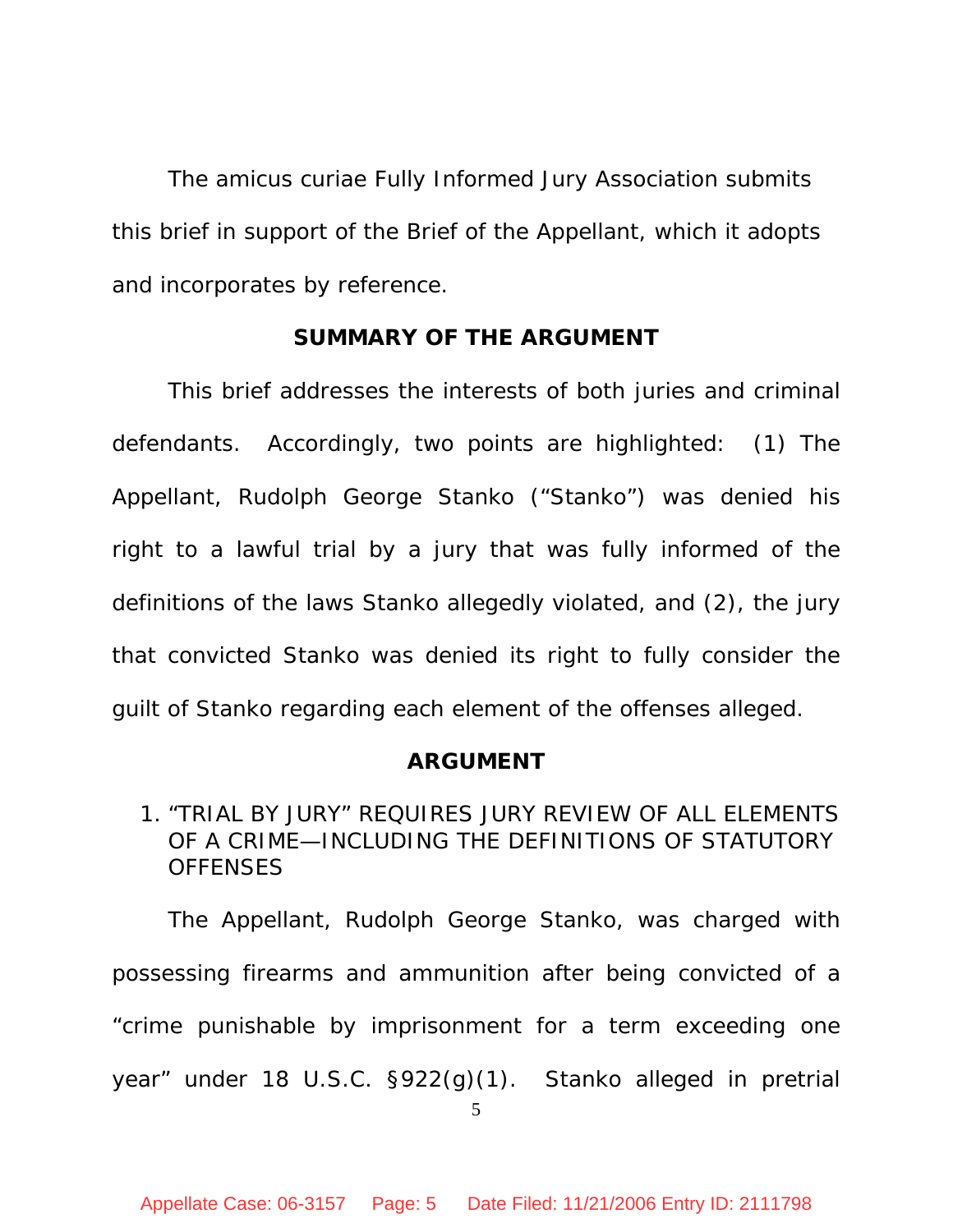motions that the statute did not apply to him because the phrase "crime punishable by imprisonment for a term exceeding one year" is defined at 18 U.S.C. §921(a)(20) so as not to include:

> (A) any Federal or State offenses pertaining to antitrust violations, unfair trade practices, restraints of trade, or other similar offenses relating to the regulation of business practices

Stanko alleged that his alleged predicate offense—a 22-year-old conviction for conspiracy to violate the Federal Meat Inspection Act—was an offense of this type. The trial judge, however, did not advise the jury on the definition of "crime punishable by imprisonment for a term exceeding one year", and instead substituted the phrase "felony conviction," defined as any "crime punishable by imprisonment for a term exceeding one year."

During trial, the District Court denied the Appellant's request to have the statutory definition of "crime punishable by imprisonment for a term exceeding one year" read to the jury. Stanko's attorney, David A. Domina, offered the following proposed jury instruction, referencing the definition provided in the exact statute that Stanko was charged with violating: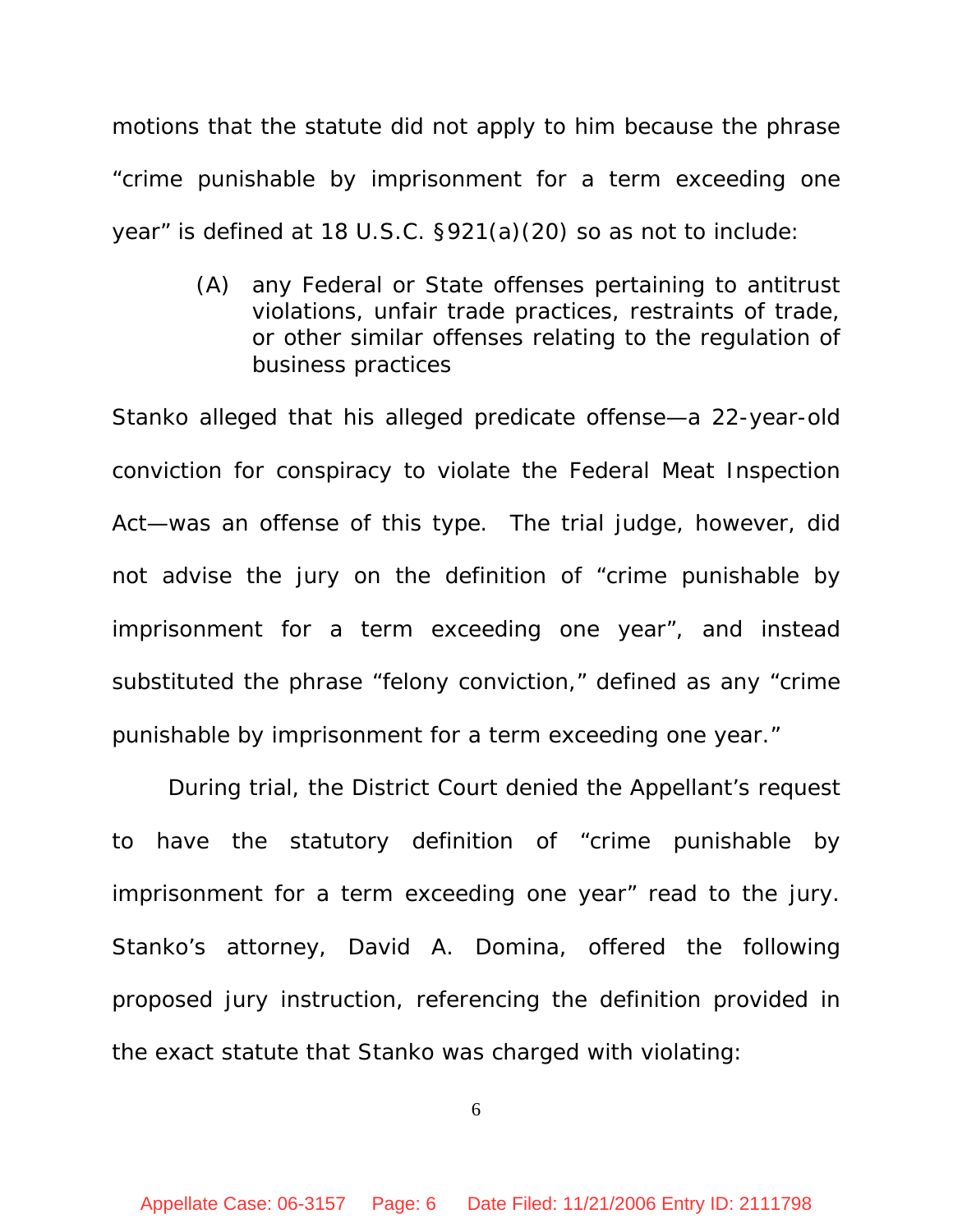## PROPOSED INSTRUCTION NO. 11

If you find Defendant's prior conviction, if any, was any federal or state offense pertaining to antitrust violations, unfair trade practices, restraints of trade, or other similar offenses relating to the regulation of business practices, you must find the Defendant not guilty.

Document # 261

During oral argument on the jury instructions, the District

Court indicated that it was not "willing to contemplate" instructing

the jury of the statutory definition:

THE COURT: The objection is noted and overruled. Felon is defined in count one and I don't think it needs to be any further defined. I understand that felon carries a certain pejorative connotation, but I think under the circumstances there is no realistic way around it, or at least one that I'm willing to contemplate at this time. So your objections are overruled. I assume that you have the same objection to Instruction 12 with respect to the use of the word felon?

MR. DOMINA: We do.

THE COURT: That's overruled. Any other objections to Instruction 12?

MR. DOMINA: Instruction 12 has that same deficiency in the elements, the white collar crime exception not being submitted.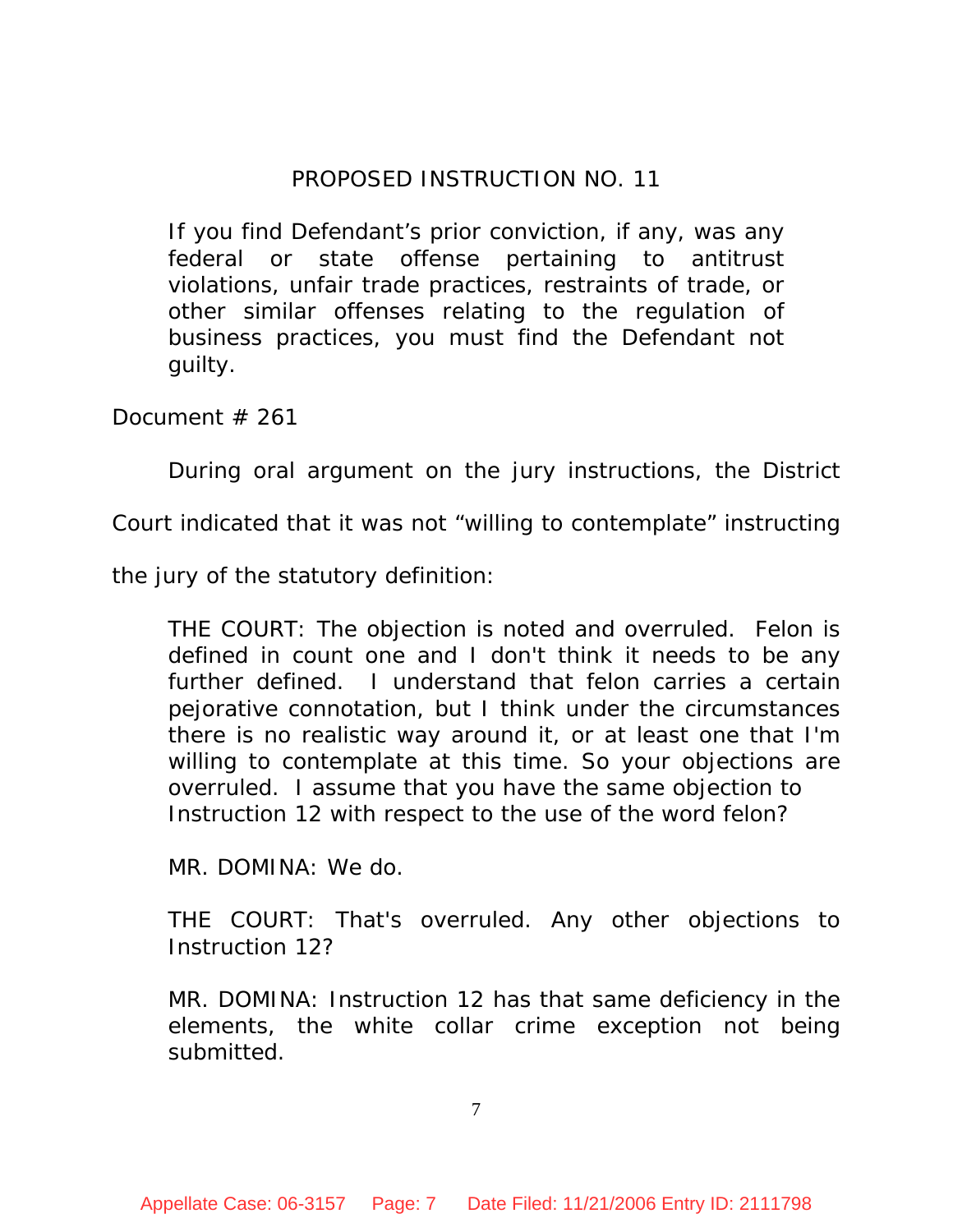THE COURT: That's overruled. Any other objections to 12?

MR. DOMINA: No, Your Honor.

THE COURT: Instruction 13, I assume you have the same objections?

MR. DOMINA: Correct. I don't see that 13 uses the term felon, but it does fail to submit the exception in the act.

THE COURT: Those objections are overruled.

Trial transcript, pp. 15-17.

Ultimately, the District Court imposed a final instruction reading:

The crime of being a felon in possession of a firearm has three essential elements, which are:

1. The defendant has been convicted of a felony, that is, a crime punishable by imprisonment for a term exceeding one year;

2. The defendant thereafter knowingly possessed or received the following firearms, . . . [and]

3. The firearms were transported across a state line at some time during or before the defendant's possession."

Document  $#$  269, p. 15.

 Your *amicus curiae* Fully Informed Jury Association respectfully submits that the subsequent trial and resulting conviction of Stanko were improper proceedings in violation of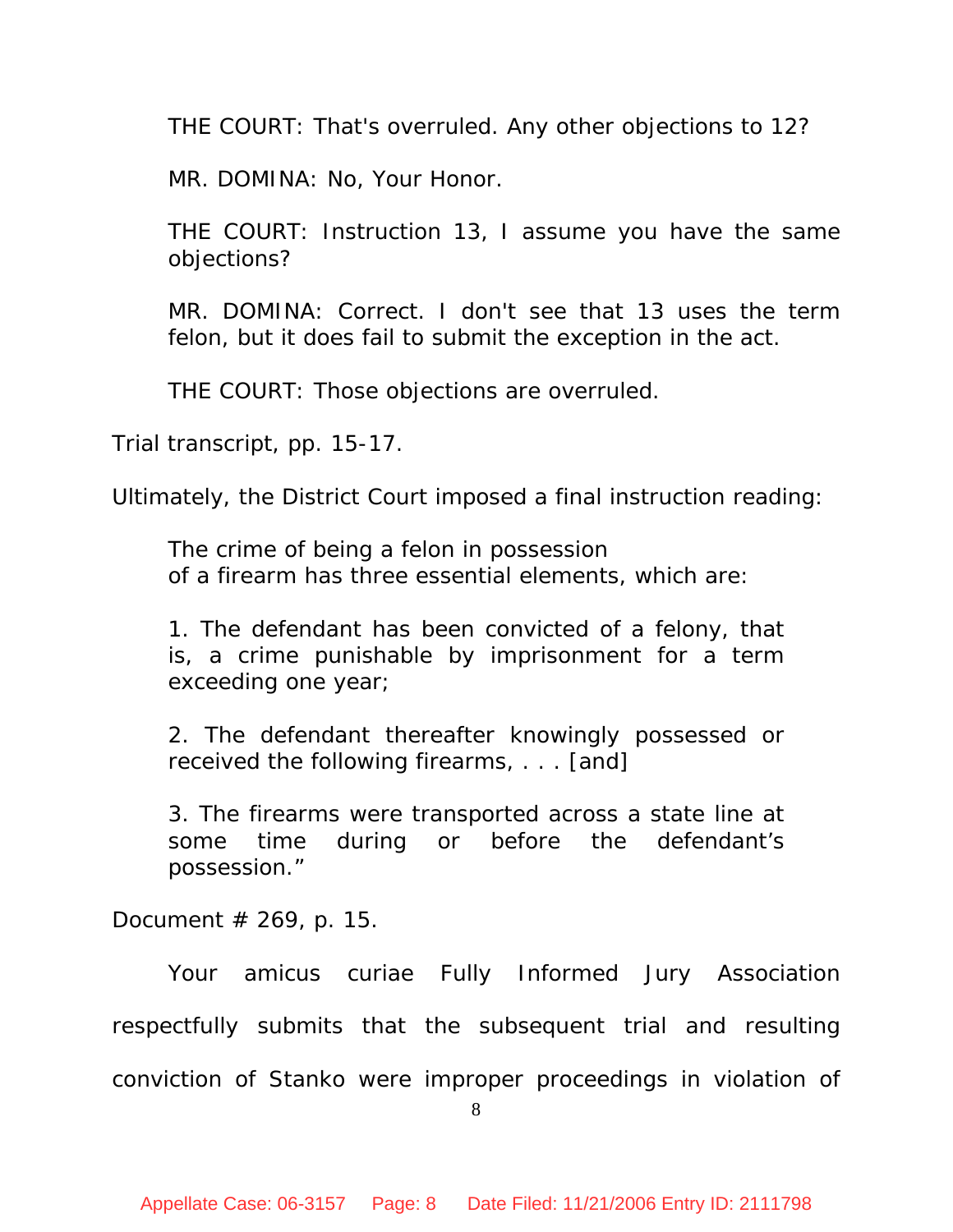the Sixth Amendment right to jury trial, the Fifth Amendment Due Process Clause, and Article III, §2, clause 3 of the Constitution. Stanko was convicted of two firearm and ammunition possession counts for which the jury was misinformed regarding the relevant statutory definitions. Congress clearly intended that its definitions of terms govern all prosecutions under the Gun Control Act.

In effect, the District Court did more than merely substitute terms. It essentially rewrote the relevant statute(s). With the enactment of 18 U.S.C. § 922(g), Congress did not elect to criminalize firearm and ammunition by "felons." The Firearm Owners Protection Act of 1986 made clear that business-related convictions could not provide the predicate offenses for prosecutions under 922(g). See David T. Hardy, "*The Firearm Owners' Protection Act: A Historical and Legal Perspective,"* 17 Cumb. L. Rev. 585, 586 (1986). Indeed, the advisory notes accompanying the legislation are very explicit in their instructions to courts to apply the Gun Control Act with extreme care:

The Congress finds that—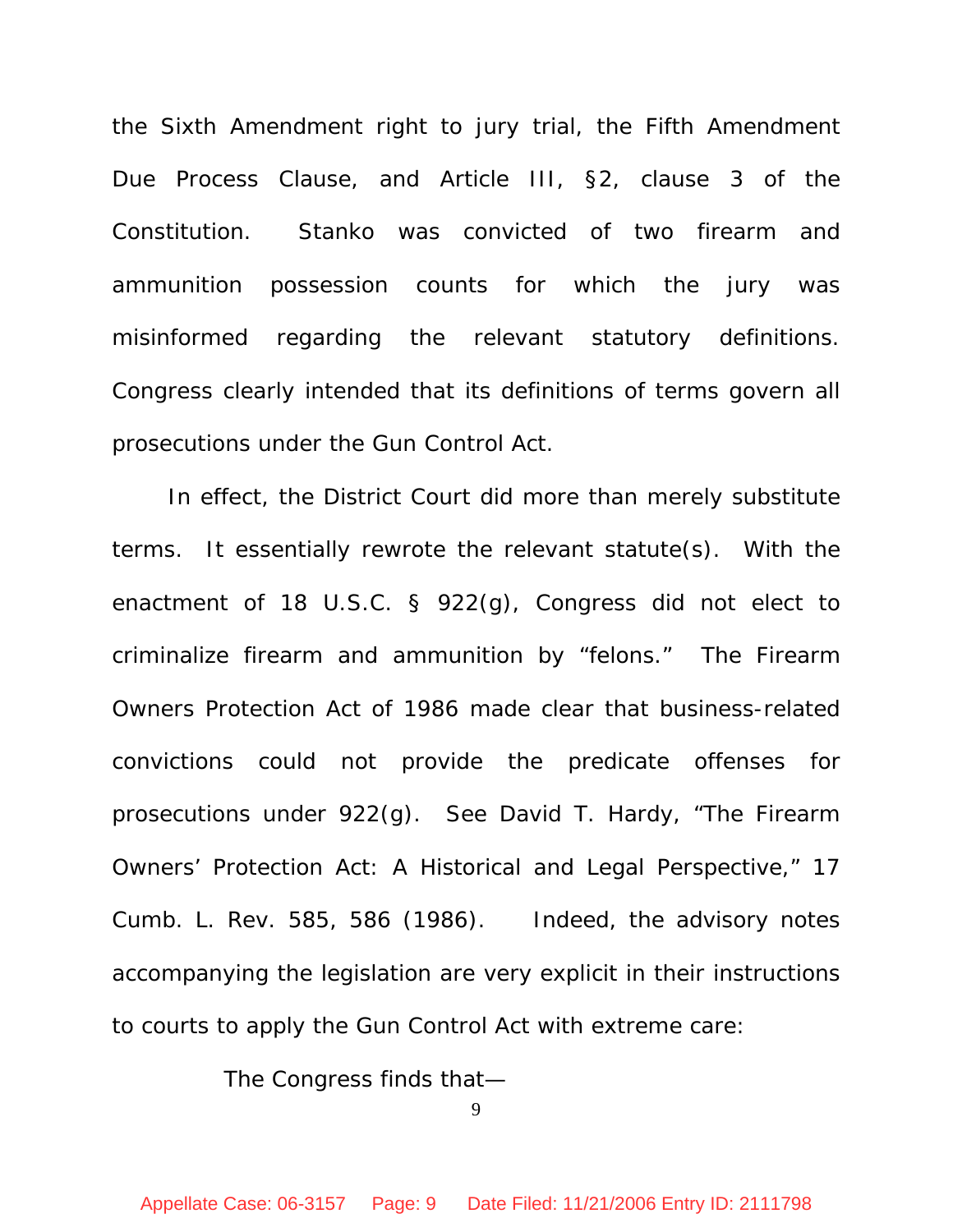(1) the rights of citizens—

(A) to keep and bear arms under the second amendment to the United States Constitution;

(B) to security against illegal and unreasonable searches and seizures under the fourth amendment;

(C) against uncompensated taking of property, double jeopardy, and assurance of due process of law under the fifth amendment; and

(D) against unconstitutional exercise of authority under the ninth and tenth amendments;

Require additional legislation to correct existing firearms statutes and enforcement policies; . . . (Pub.L. 99-308, Section 1(b)).

Congress also reaffirmed the intent of Congress, expressed at

Section 101 of Pub.L. 90-618, that:

[T]he purpose of this title is to provide support to [law enforcement] in their fight against *crime and violence*, and it is not the purpose of this title to place any undue or unnecessary Federal restrictions [on] acquisition, possession, or use of firearms appropriate to the purpose of hunting, trapshooting, target shooting [etc.].

Pub.L. 99-308, Section 1(b) (emphasis added).

The law is clear that a criminal defendant has a right under the Sixth Amendment right to jury trial, the Sixth Amendment right to compel witnesses to appear in his favor, the Fifth Amendment Due Process Clause, and Art. III, § 2, cl. 3 ("The Trial of all Crimes . . . shall be by Jury") to challenge every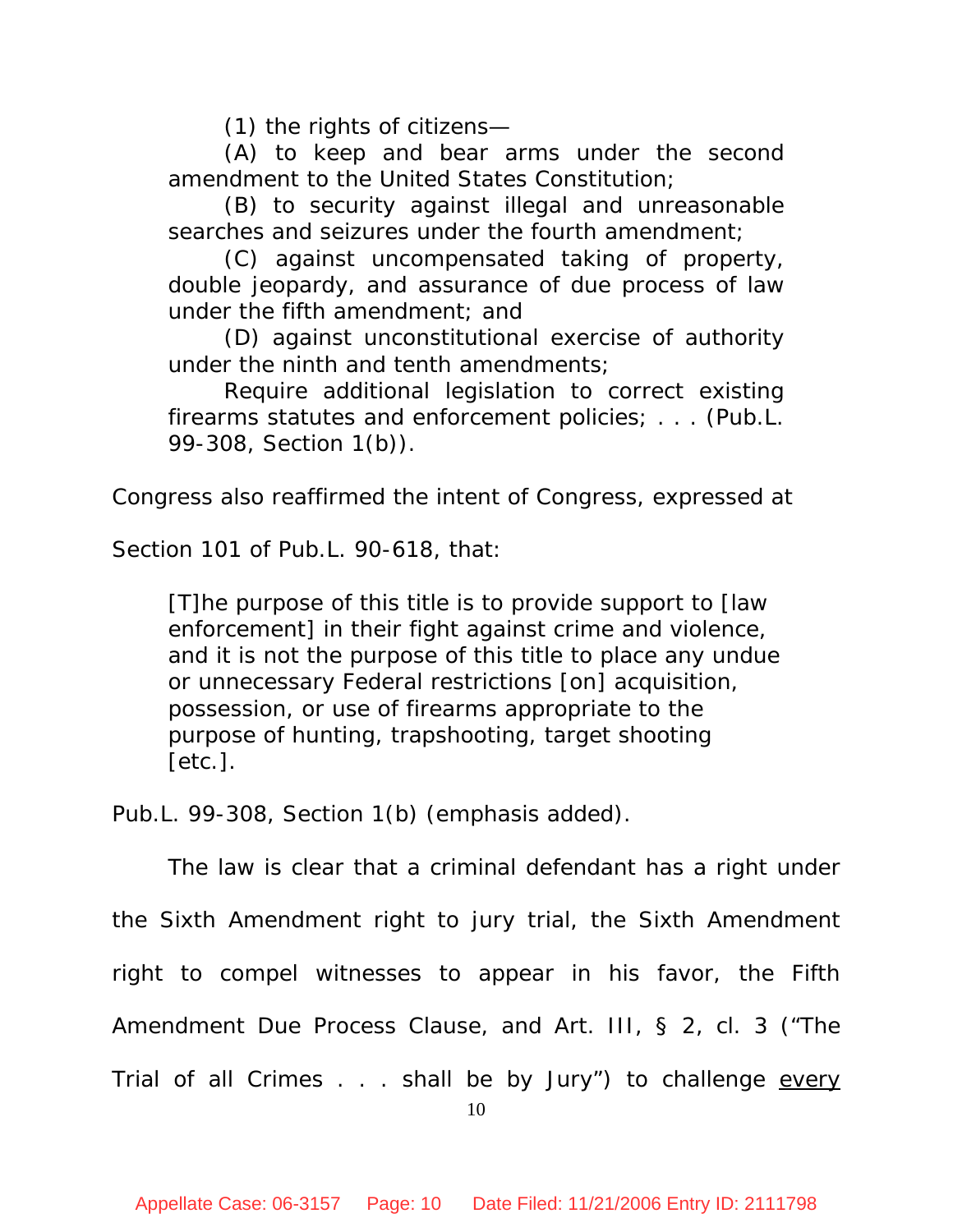element of an offense. "Taken together, these rights indisputably entitle a criminal defendant to 'a jury determination that [he] is guilty of every element of the crime with which he is charged, beyond a reasonable doubt.'" *Apprendi v. New Jersey*, 530 U.S. 466, 476-477 (2000), (quoting *United States v. Gaudin*, 515 U.S. 506, 510 (1995); see also *Sullivan v. Louisiana*, 508 U.S. 275, 278 (1993); *In re Winship*, 397 U.S. 358, 364 (1970)("The Due Process Clause protects the accused against conviction except upon proof beyond a reasonable doubt of every fact necessary to constitute the crime with which he is charged").

Improper jury instructions concerning the elements of an offense may constitute reversible error. See, e.g., *U.S. v. Hiscott*, 586 F.2d 1271, 1275 (8<sup>th</sup> Cir., 1978) ("[A] federal trial judge in instructing a jury in a criminal case is required to define accurately the essential elements of the offense charged, and a failure on the part of the trial judge to do so is 'grave error.' C. Wright, Federal Practice & Procedure, Criminal, s 487, p. 300, and cases cited.")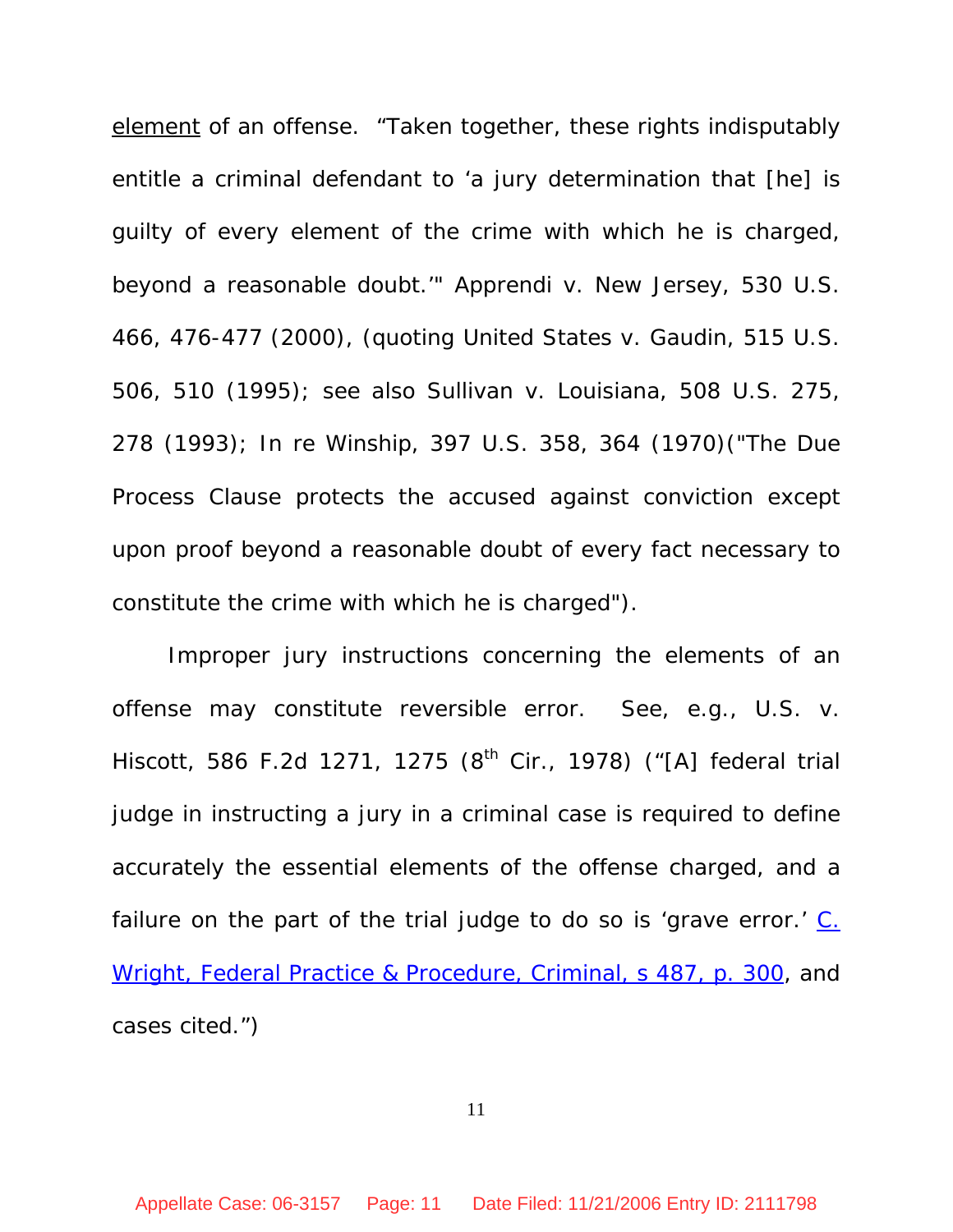2. EVEN IF THE 921(a)(20)(A) EXCLUSION IS MERELY AN AFFIRMATIVE DEFENSE TO A PROSECUTION UNDER 18 U.S.C. § 922(g), THE JURY SHOULD HAVE BEEN INSTRUCTED ON THE EXCLUSION.

The plain language of 18 U.S.C. § 921(a)(20)(A) indicates that the business exclusion is part of the definition of a 922(g) offense, and thus an element. However, even if 921(a)(20)(A) were merely an affirmative defense, it must nonetheless be proved beyond a reasonable doubt by the government. Just as with the affirmative defense of intoxication, alibi, duress, entrapment, and self-defense, the matter must be decided by a jury beyond a reasonable doubt, and cannot be finally decided by a judge.

After raising the defense, the government must prove beyond a reasonable doubt that a predicate offense was not a state or federal offense pertaining to antitrust violations, restraints of trade, unfair trade practices or other similar offenses relating to the regulation of business practices. See United States v. Washington, 17 F.3d 230, 232  $(8<sup>th</sup>$  Cir. 1993) (citing United States v. Smith, 981 F.2d 887, 891-92 ( $6^{th}$  Cir. 1992);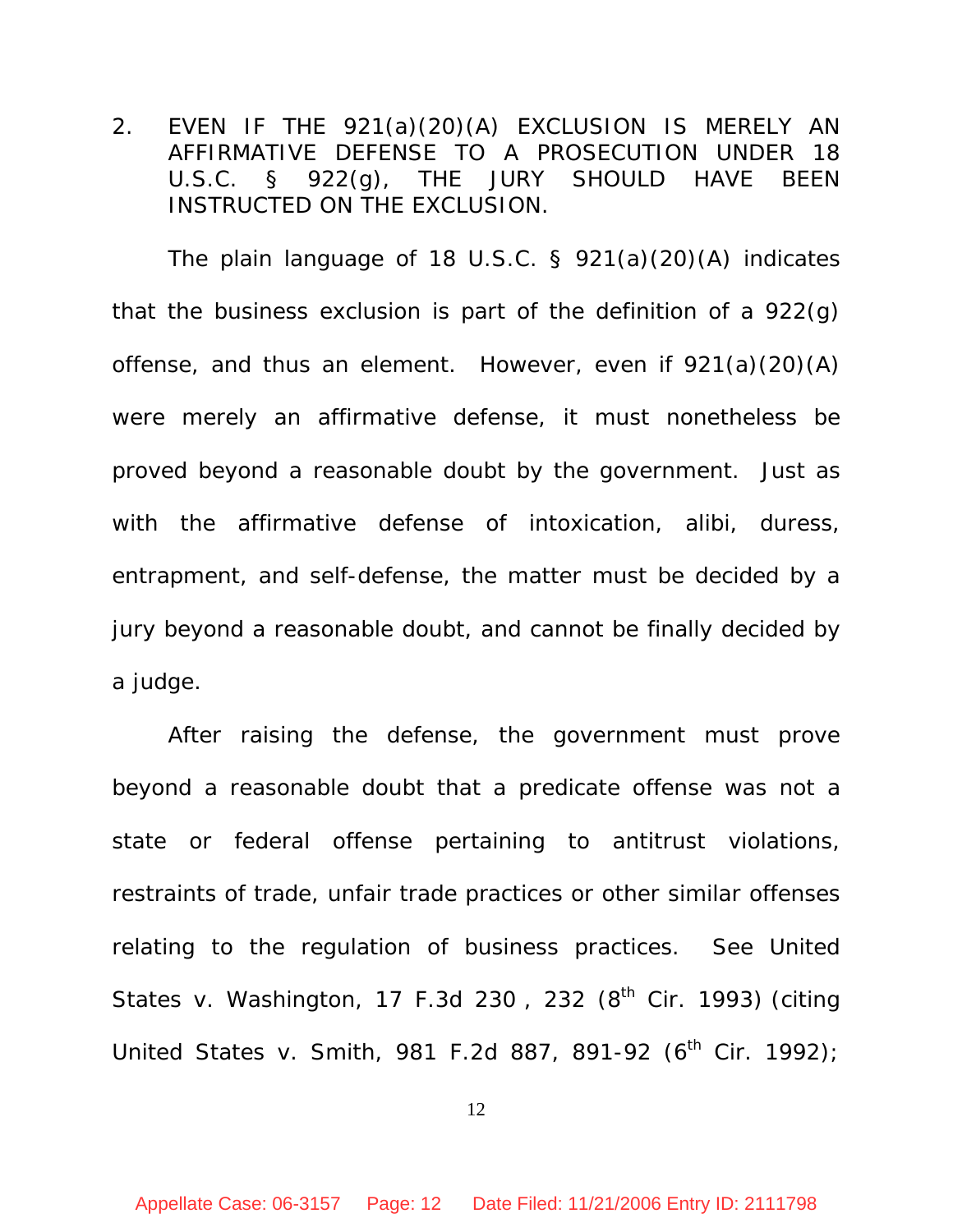United States v. Williams, 979 F.2d 186, 187 (11<sup>th</sup> Cir. 1992); United States v. Mayo, 705 F.2d 62, 73-76 (2d Cir. 1983); United States v. Laroche, 723 F.2d 1541 (11<sup>th</sup> Cir.), cert. denied, 467 U.S. 1245 (1984); United States v. Mayo, 705 F.2d 62 (2d Cir. 1983) (all involving the definition of "firearm").

This rule reflects two longstanding tenets of commonlaw criminal jurisprudence: that the "truth of every accusation" against a defendant "should afterwards be confirmed by the unanimous suffrage of twelve of his equals and neighbours," 4 W. Blackstone, Commentaries on the Laws of England 343 (1769), and that "an accusation which lacks any particular fact which the law makes essential to the punishment is . . . no accusation within the requirements of the common law, and it is no accusation in reason," 1 J. Bishop, Criminal Procedure § 87, p 55 (2d ed. 1872).

*Blakely v. Washington*, 542 U.S. 296, 301-302 (2004).

 "[T]he guarantee that "in all criminal prosecutions, the accused shall enjoy the right to . . . trial, by an impartial jury" has no intelligible content unless it means that all the facts which must exist in order to subject the defendant to a legally prescribed punishment *must* be found by the jury." *Apprendi*, supra, at 499 (Scalia, J., dissenting). Stanko was improperly convicted of possessing firearms and ammunition in violation of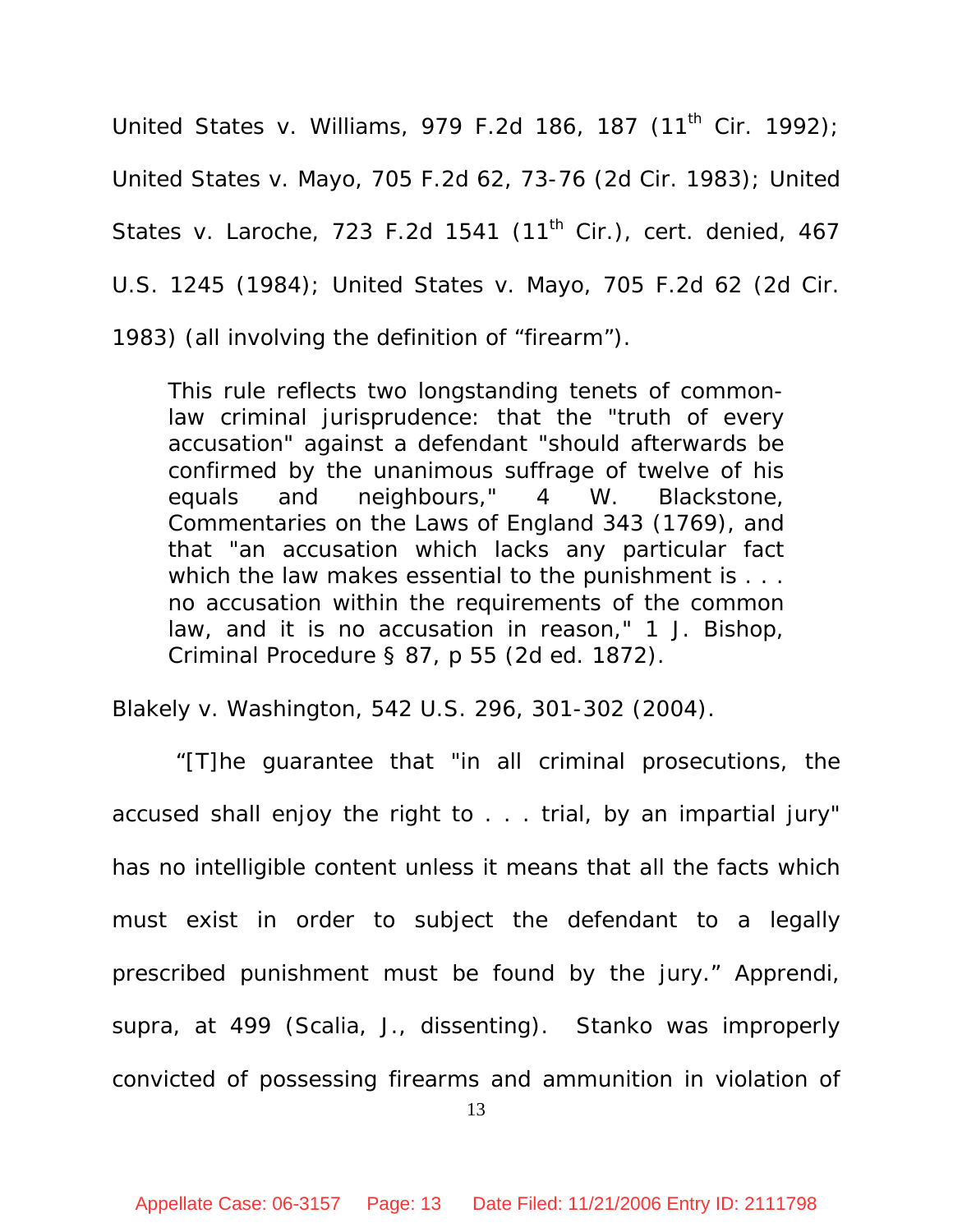18 U.S.C. § 922(g) because the jury was denied its right to consider each element of the alleged offense. Furthermore:

I believe that the fundamental meaning of the jury-trial guarantee of the Sixth Amendment is that all facts essential to imposition of the level of punishment that the defendant receives--whether the statute calls them elements of the offense, sentencing factors, or Mary Jane--must be found by the jury beyond a reasonable doubt.

Ring v. Arizona, 536 U.S. 584, 610, 122 S.Ct. 2428, 2444, 153 L.Ed. 556 (2002) (Scalia, J., concurring). In this case, Stanko was denied his right to have every element of the offense heard by the jury.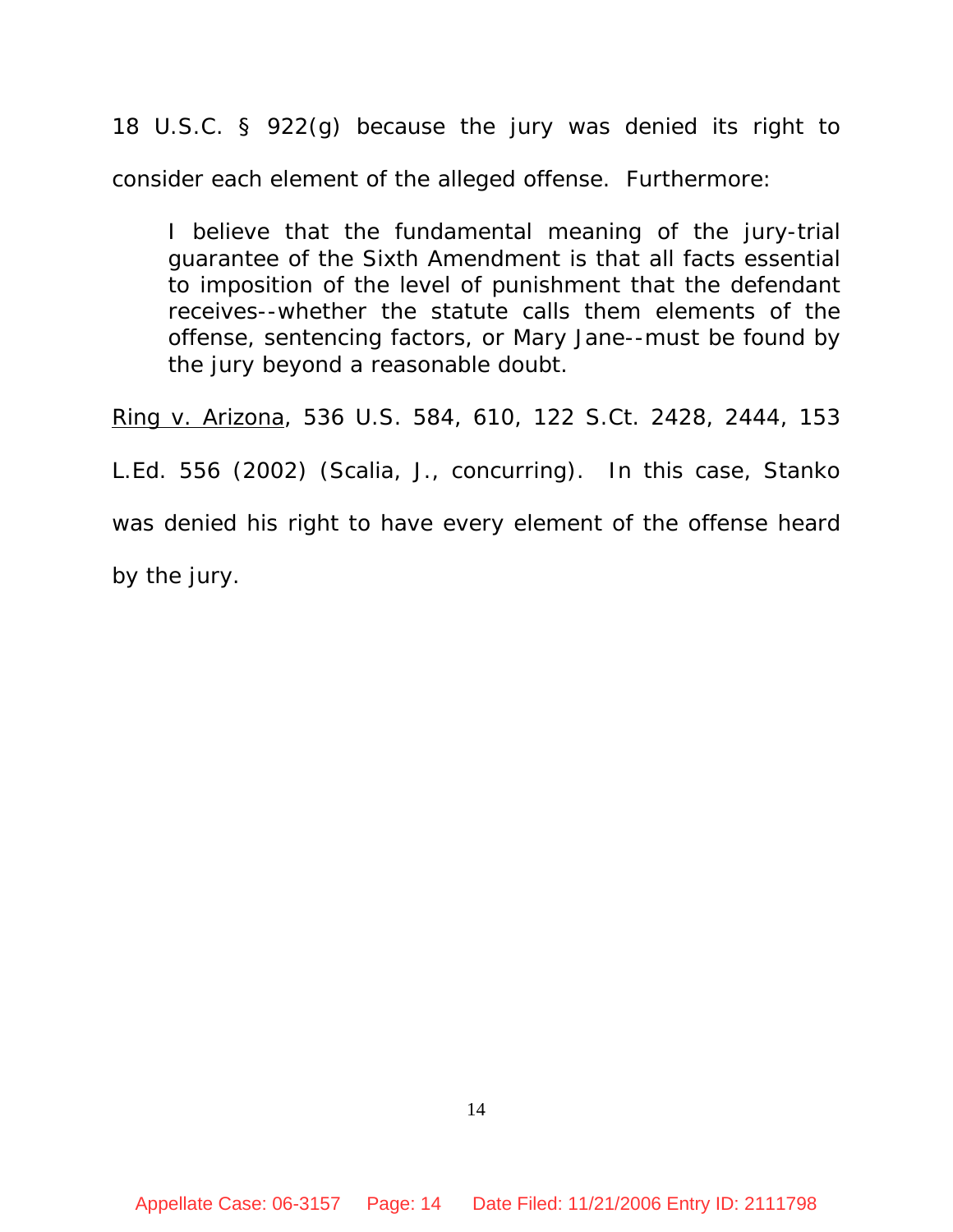#### **CONCLUSION**

The District Court's failure to instruct the jury on the "business regulation exclusion" element of the predicate crime — upon which a violation of 18 U.S.C. Section  $922(q)(1)$  must rest  $-$  is, therefore, reversible error. For the reasons stated, the judgment of conviction in the District Court should be vacated, and the case reversed and remanded with appropriate instructions to dismiss the indictment.

Respectfully submitted,

By:

 Alexander L. Roots LANDOE, BROWN, PLANALP, BRAAKSMA & REIDA, P.C. 27 North Tracy, P.O. Box One Bozeman, Montana 59771-0001 (406) 586-4351 (406) 586-7877 FAX

 $\overline{\phantom{a}}$  , which is a set of the set of the set of the set of the set of the set of the set of the set of the set of the set of the set of the set of the set of the set of the set of the set of the set of the set of th